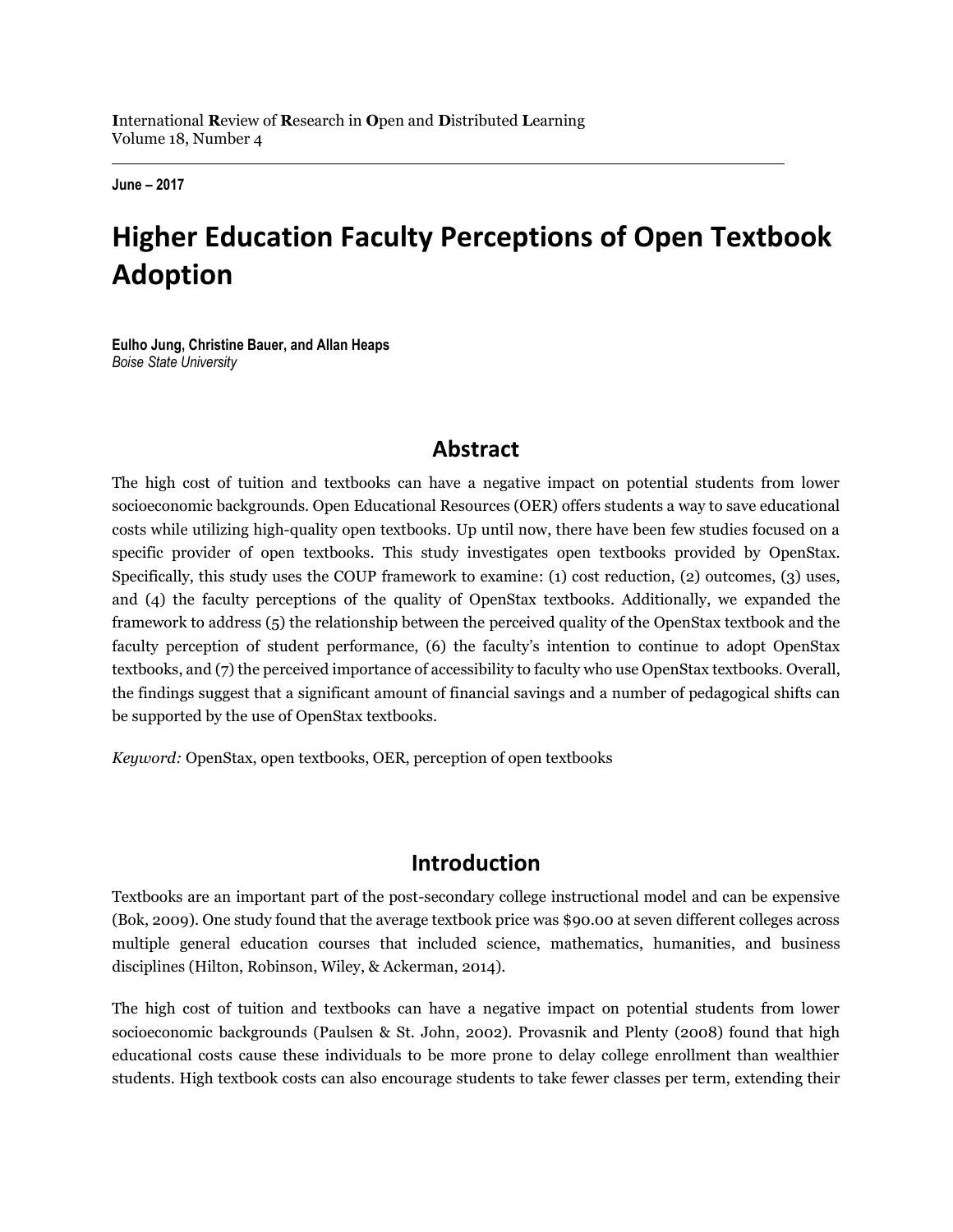time to graduation (Buczynski, 2007). A Florida Virtual Campus study conducted in 2012 reveals that 23% of students choose not to purchase textbooks due to the high cost.

Open Educational Resources (OER), including open textbooks, are low or no cost instructional materials that are offered through some form of an open license (D'Antoni, 2009; Hilton & Wiley, 2011). Based on the type of license associated with an open textbook these materials can be used whole or in part as a course text at a much lower cost, thus mitigating some of the negative impact to students of a more expensive published textbook.

Open textbooks have been available for more than a decade. Some instructors, departments, and institutions have redesigned courses and curriculum to include or rely entirely upon OER content (Bliss et al, 2013; Caswell, 2012; Hilton & Wiley, 2011). While much has been done in recent years to create, increase awareness of and support for open textbooks, Bliss, Robinson, Hilton, and Wiley (2013) advocate the need to fill the gap in "theory-based, generalizable research" that examines the impact and uses of open textbooks. To provide such research they have effectively utilized a "COUP framework" (Cost, Outcome, Use, Perceptions), which allows us to understand the impacts of open textbook use on each of these important aspects of education. While the COUP framework incorporates perceived cost savings when using an open textbook, cost is not the only facet to consider to better understand the impact of open learning materials.

Allen and Seaman's (2016) national report, *Opening the Textbook: Educational Resources in U.S. Higher Education, 2015-16,* revealed that there are still a number of barriers to open textbook adoption; faculty have a hard time finding what they need and believe finding a traditional textbook is easier than finding an open textbook. Faculty also have recently become more concerned about the quality of the materials and less concerned about having permission to alter or use only part of a textbook (Allen, Seaman, Poulin, & Straut, 2016).

Many OER research studies have focused on perceptions of OER use. While valuable, most studies have examined the perceptions of faculty using anything they considered to be OER. For example, research conducted by de los Arcos, Farrow, Pitt, Weller, and McAndrew (2016) reported findings from more than 600 teachers' perceptions of OER. Teachers mentioned a wide range of different types of OER, such as Ted Talks, Learning Modules, YouTube, iTunes, or Khan Academy. However, without having an operationalized definition of OER, it is difficult to validate findings (Nevo, 1985). Similarly, Bliss et al. (2013) conducted a study on OER user perceptions of 58 teachers and 490 students from Project Kaleidoscope (PK) institutions. While the study has a considerable number of respondents, the types of OER resources teachers used were not concretely defined. This is a problem across several OER-related perceptions studies (Hilton, 2016).

Pitt (2015) conducted a study involving educators who used OpenStax College open textbooks. The results of this research indicate that using OER can help educators better respond to students needs and make teaching easier. However, given that more than half of survey respondents are adopters of college physics, it is unknown whether the study represents general population of OpenStax textbook users. Moreover, while that study provides meaningful findings, it did not investigate the impact of OER on students.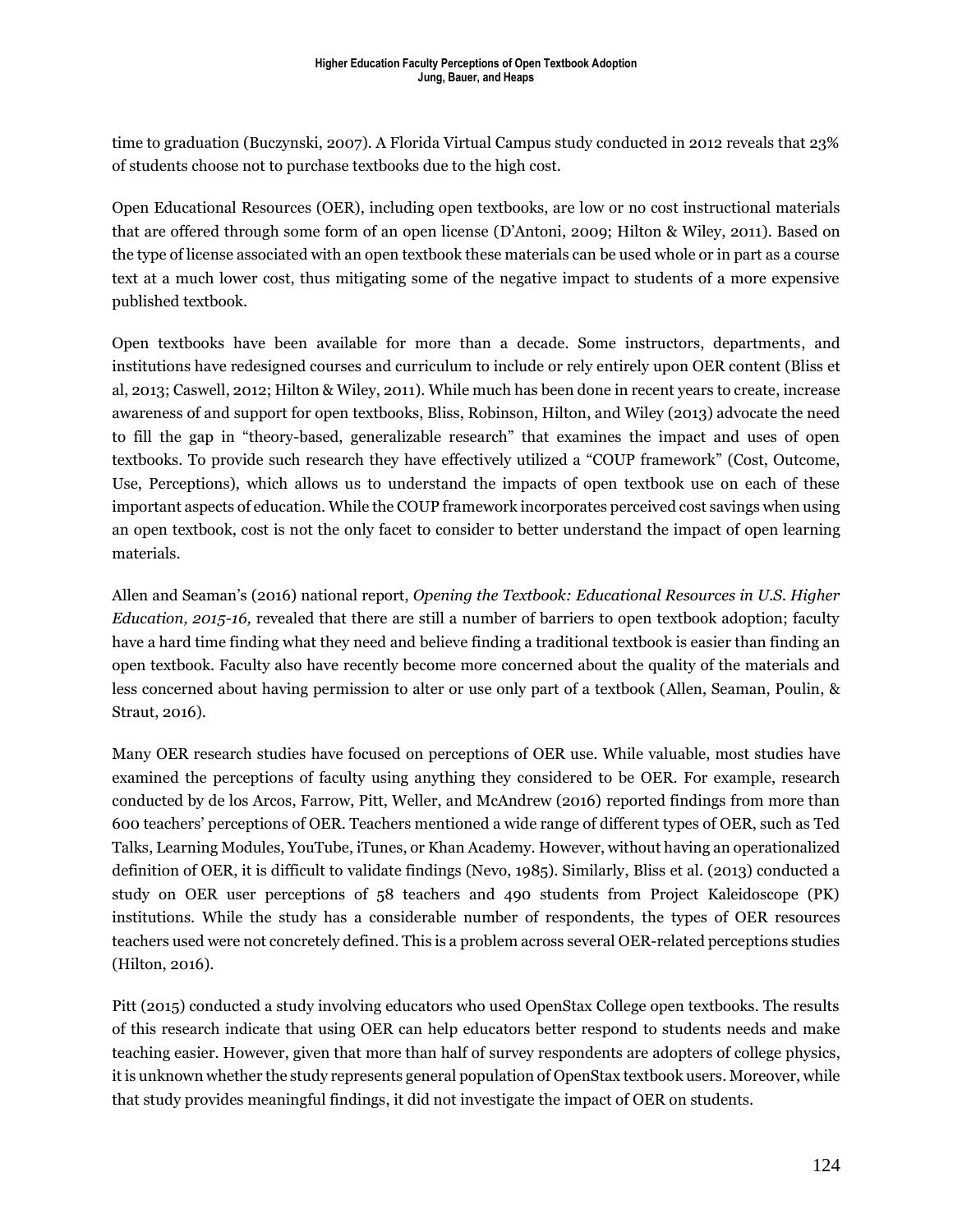Unlike previous studies, the present study only focuses on OpenStax adopters and explores all aspects of the COUP framework. By targeting a specific group of users, this study ensures that all participants: (1) knew that they used open textbook as part of OER, (2) had a high likelihood of understanding the meaning of OER, (3) used open textbooks that had gone through the publication process, and most importantly, (4) reported their perceptions of open textbooks from OpenStax.

Additionally, with an increase in litigations pointed at educational institutions to ensure online materials are accessible to students with disabilities, it seems prudent to understand and increase faculty awareness and perceptions of the accessibility features of OER textbooks. OER providers are also concerned about accessibility of open textbooks. For example, BCcampus promotes the importance of ensuring accessibility for all students.

The focus of many open textbook projects is to provide access to education at low or no cost. But what does access mean? If the materials are not accessible for each and every student, do they fulfill the mandate to deliver fully open textbooks? (Coolidge, Doner, & Robertson, 2015)

Finally, the impact of OER textbooks on student achievement (Bliss et al., 2013) and the relationship between faculty perceived quality and their intention to adopt OER textbooks have also been raised as areas for further study (OpenStax Representative, personal communication, August 10, 2016). Based on this context, the following research questions were developed for this study.

- 1. What perceptions do faculty have about the cost, outcomes, use, and quality when adopting OpenStax textbooks?
- 2. What perceptions do faculty have about the impact of OpenStax textbooks on student achievement?
- 3. What perceptions do faculty have about the importance of accessibility features when adopting OpenStax textbooks?

### **Methodology**

The purpose of this study is to add to the literature related to adoption of educational innovations and in particular to the adoption and implementation of Open Educational Resources (OER), specifically OpenStax textbooks, in post-secondary environments. This study partially replicates and is based upon a previous study conducted by Bliss, Robinson, Hilton, and Wiley (2013), "An OER COUP: College Teacher and Student Perceptions of OER." In addition, the current study focuses a specific population of faculty using open textbooks from OpenStax teaching at various higher education institutions around the globe, and contains survey questions related to faculty perceptions about the importance of accessibility features when adopting open textbooks and the impact of open textbooks on student achievement. For instrument validity, we developed the survey questionnaire in collaboration with multiple stakeholders including BCcampus, Babson Research Center, OpenStax, and Open Education Group.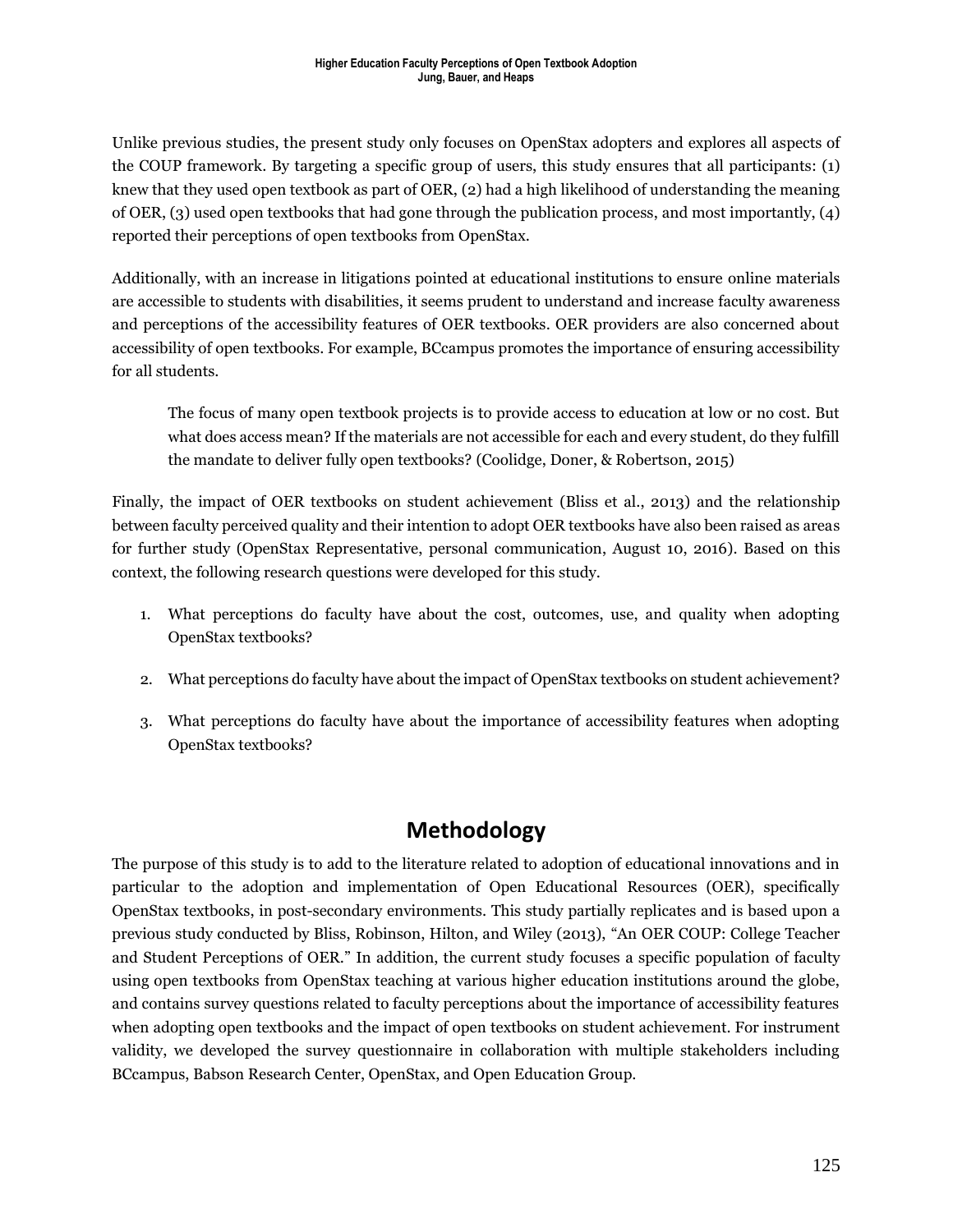#### **Participants**

Participants in this study include faculty who adopted open textbooks through OpenStax (https://openstax.org/). OpenStax managers communicated with their post-secondary community about the survey in the form of emails in accordance with their privacy policies. All participants (*n*=150) received an electronic version of the research consent form and were required to agree with the consent prior to the commencement of the survey.

#### **Instrument Validity**

Bliss, Robinson, Hilton, and Wiley's (2013) survey questions provided the basis for survey development and were modified and expanded to fit the purpose and scope of this study. To ensure instrument validity, survey questions were reviewed by multiple experts in the field, including:

- John Hilton, one of the leaders of Open Education Group and the pioneering author from the research upon which this study is based;
- Jeff Seaman, co-director of the Babson Survey Research Center, a nationally recognized center for the development and distribution of numerous annual educational technology related online surveys;
- Nicole Finkbeiner, Associate Director of Institutional Relations, and David Harris, Editor in Chief, at OpenStax, a nonprofit based organization at Rice University with a mission to improve student access to education through OER development and adoption;
- Amanda Coolidge, Senior Manager of Open Education from BCcampus, a Canadian based network supporting the British Columbia post-secondary system in the areas of teaching, learning, and educational technology, including OER; and
- Lauri Aesoph, Manager of Open Education from BCcampus.

The survey instrument was then modified based on expert feedback and delivered using an online survey format. The questionnaire included multiple-choice, multiple-select and open response items. Of the 31 survey questions, eight contained demographic related questions, three inquired about the cost of open textbooks compared to traditional texts, six related to faculty and student usage of open textbooks, eight questions inquired about student preparation and performance while utilizing open textbooks, five related to adoption and faculty perceptions of open textbook quality, and five questions related to adoption and faculty perceptions of open textbook accessibility features. Finally, seven adaptive follow up questions were included dependent upon participant responses to particular questions related to perceptions of quality and course preparation.

#### **Data Analysis**

A total of 150 survey responses were collected, and all of them completed the survey. After collecting online survey responses, the researchers utilized descriptive statistics to analyze the results and thematic analysis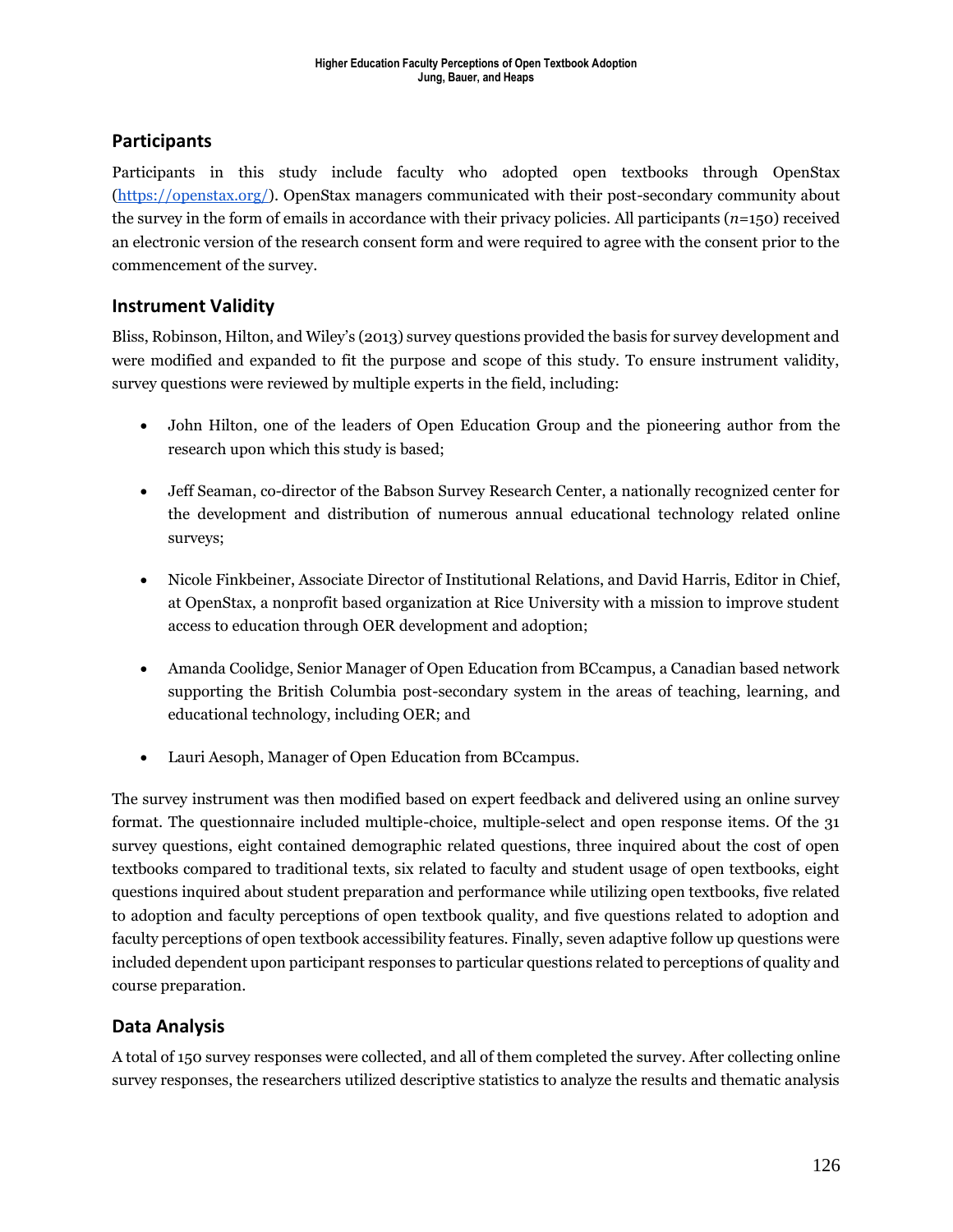for open-ended questions. When facing conflicts of interpretation, the researchers held a series of dialogues to reach a shared understanding.

## **Results**

Utilizing the COUP framework as the base for the study, additional components were added, including accessibility and perceptions of quality and student performance. This section presents the findings related to demographics, cost, outcome, use, perception of quality, and accessibility. For the quantitative and thematic analysis of the qualitative data, descriptive statistics were used.

#### **Demographics**

The respondents were 61% male and 39% female (*n*=136). Data on the faculty status of the respondents revealed that the majority of the open textbooks adopters were full-time faculty (41%) and full-time tenured faculty (35%). Many of them taught at a community college (43%) or public, four-year college or university (43%) in the United States (92%). The other almost 8% of the participants were located in Canada, South Africa, Bosnia Herzegovina, Italy, and Germany.

In terms of class format, 60% of the participants reported that they used open textbooks in face-to-face courses, while 16% used them in online courses and 24% used them in blended/hybrid courses. The major of the respondents adopted their open textbooks from OpenStax (77%), followed by OER Commons (4%), MIT Open CourseWare Online Textbooks (3%), Lumen Learning (3%), and others (7%) (respondents were able to choose multiple options).

When designing the survey, the researchers were curious as to whether the OER adopters realized that open textbooks are a type of OER. The results showed that all but one participants were aware that the textbook was an open textbook at the time of adoption, indicating that the adopters made an informed decision when adopting the open textbooks. In terms of disciplines, nearly half of the faculty respondents reported that they taught in the field of sciences and environmental sciences (51%), followed by the social sciences (23%), mathematics, computing, and engineering (14%). No respondent reported having taught in education, making it the field with the least number of open textbook adopters.

#### **Cost**

Cost saving is one of the most important factors in deciding to utilize open textbooks. Prior to using open textbooks, 70% of respondents believed that 50% to 90% of their students purchased the required course textbook (Figure 1).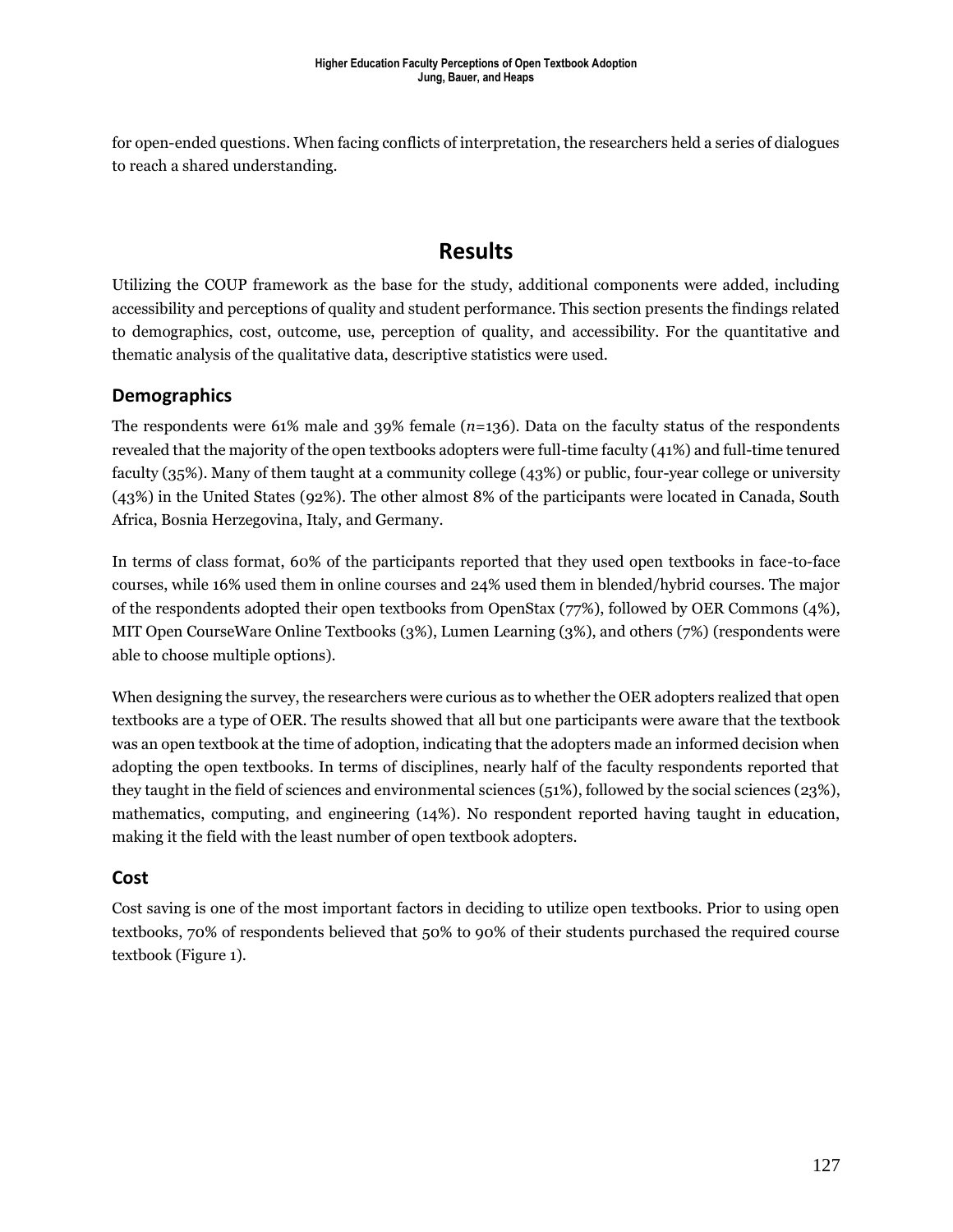#### **Higher Education Faculty Perceptions of Open Textbook Adoption Jung, Bauer, and Heaps**



*Figure 1*. Percentage of students who previously purchased a textbook.

Data indicate that faculty members were aware of the importance of cost and more than 71% of the faculty members in our study checked textbook prices within the past 11 months (Figure 2).



*Figure 2*. Last time faculty checked textbook prices.

Finally, 81% of faculty members in the study believed that without the use of open textbooks each student would generally spend \$100 or more per course on required textbooks (Figure 3).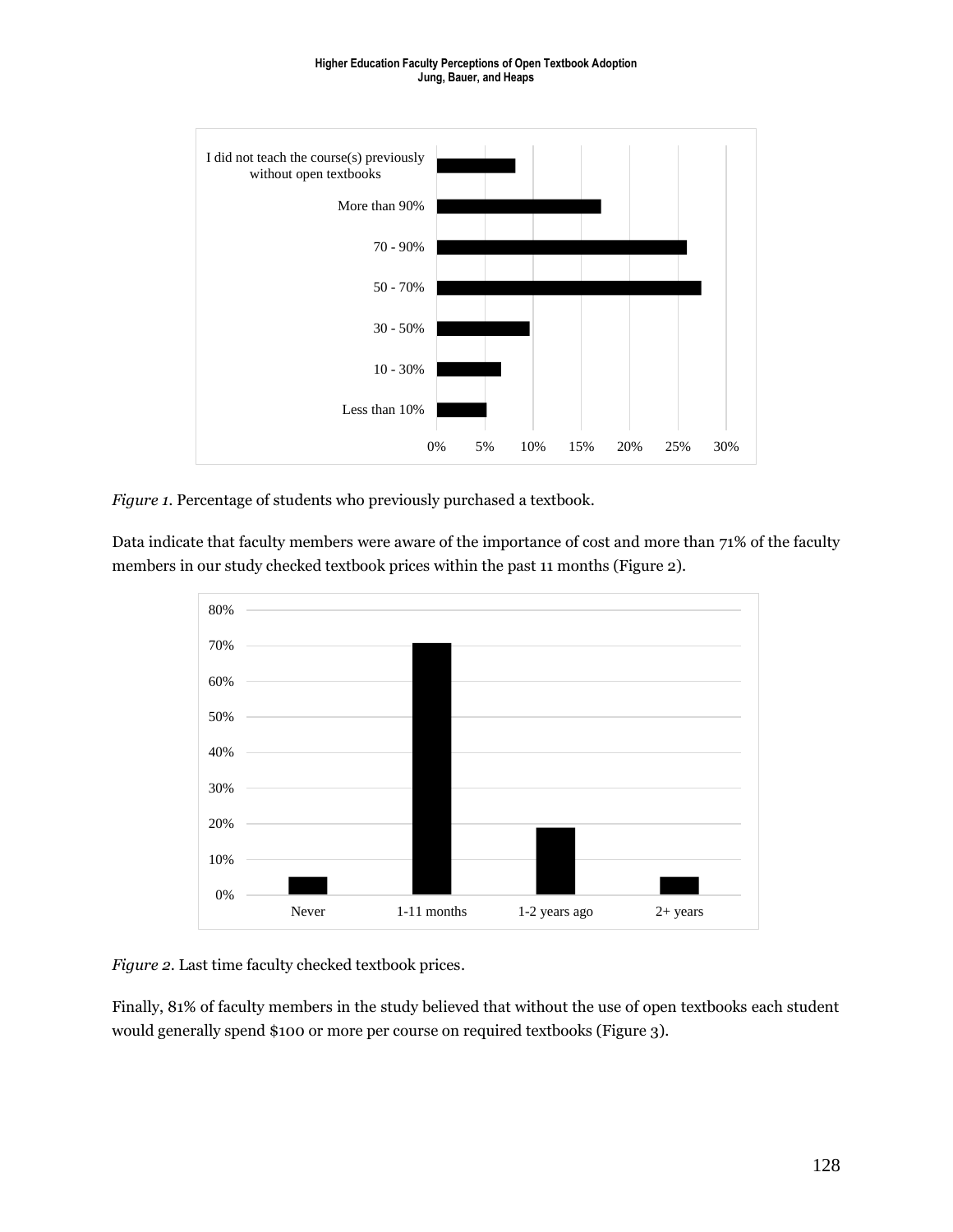

*Figure 3*. Faculty prediction of students' costs related to textbooks per course.

#### **Outcome**

Several questions explored faculty perceptions about how the usage of open textbooks impacted teaching and learning in four categories: (1) teacher preparation time, (2) instructional changes, (3) student preparedness, and (4) perceived performance. Responses to open-ended questions were thematically analyzed.

**Teacher preparation time.** Of the faculty members in our study, 82% stated that they spent about the same or less time preparing to teach a course using open textbooks, while 18% said that they spent more time. Figure 4 shows the percentage of faculty preparation time.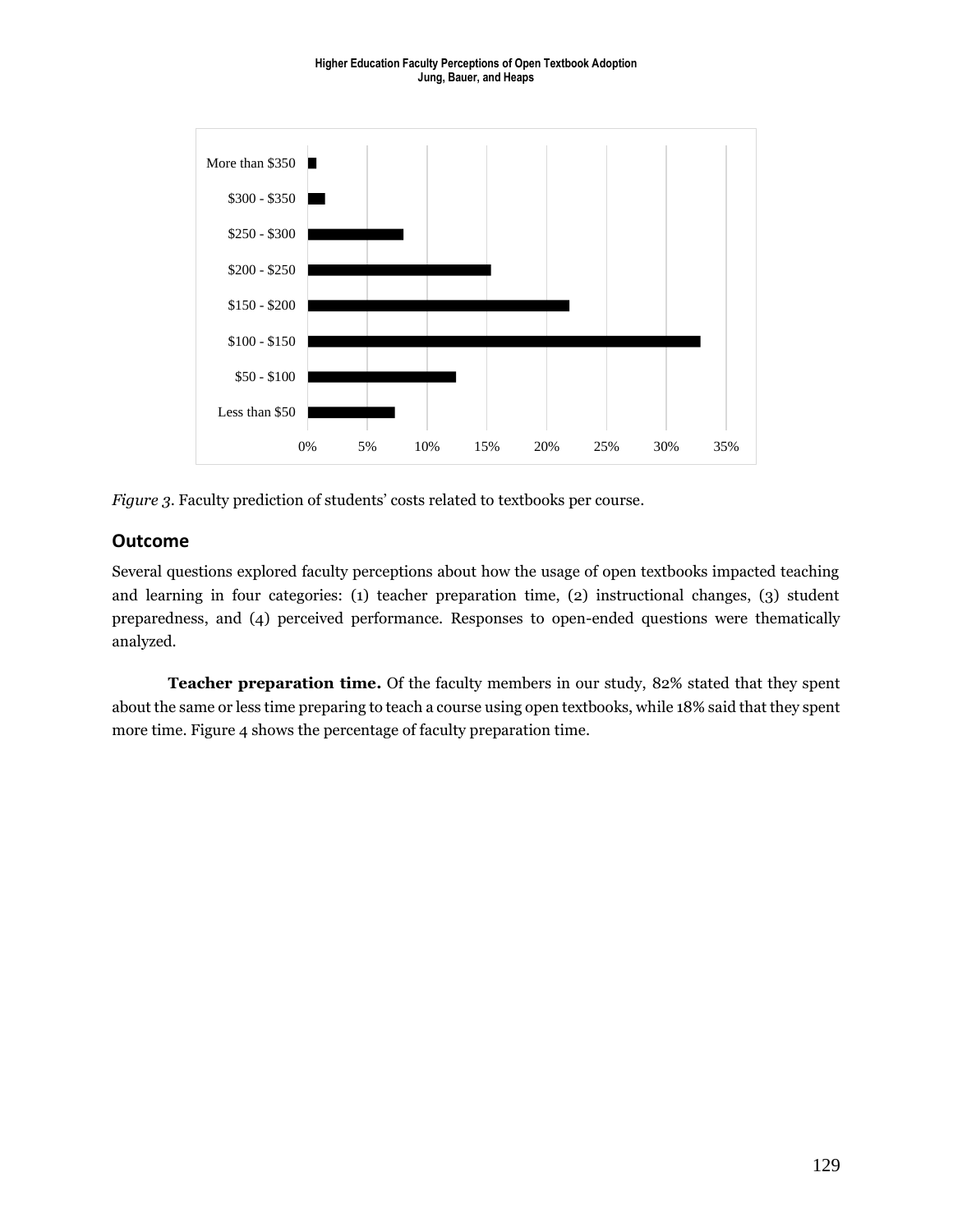

*Figure 4*. Faculty preparation time.

Those faculty members who "spent more time" (18%) were asked a follow-up question in order to determine whether spending more time was acceptable. Of those faculty members who answered that the additional time was acceptable (78%), they stated the following reasons: (1) immediate and ubiquitous student access to textbook, (2) up-to-date content, (3) interactivity, (4) textbook better aligned with class activities, (5) content quality, (6) faculty convenience, and (7) ability to customize/modify content. Faculty members who believed that spending more time was not acceptable (22%) stated the following concerns: (1) lack of alignment between test banks and textbook content, (2) poor quality of text banks/quiz questions, (3) lack of student engagement, and (4) lack of instructor resources. Interestingly, engagement and alignment were common themes, but viewed differently depending on whether the faculty member approved or disapproved of the additional time spent.

**Instructional changes.** Many faculty reported little to no change in their instruction as a result of using open textbooks (52%). However, some faculty believed using open textbooks enabled positive changes in their instruction. For example, several faculty indicated they started employing student-centered instruction such as collaborative and active learning strategies as well as implementing flipped classroom methods. These instructional approaches, in turn, helped the faculty members employ different types of assessments, enabled displaying/referring to the open textbook during class, or facilitated the use of applied examples/problems. Several faculty members mentioned they felt empowered to make these types of instructional changes due to the assumption that every student could access the open textbook on the first day of class. Other faculty commented that the ability to customize the textbook enhanced the relevance of the content to the student. Few negative instructional changes were mentioned. A couple of faculty responses indicated additional time was needed to deal with technology issues and to find and fix broken hyperlinks.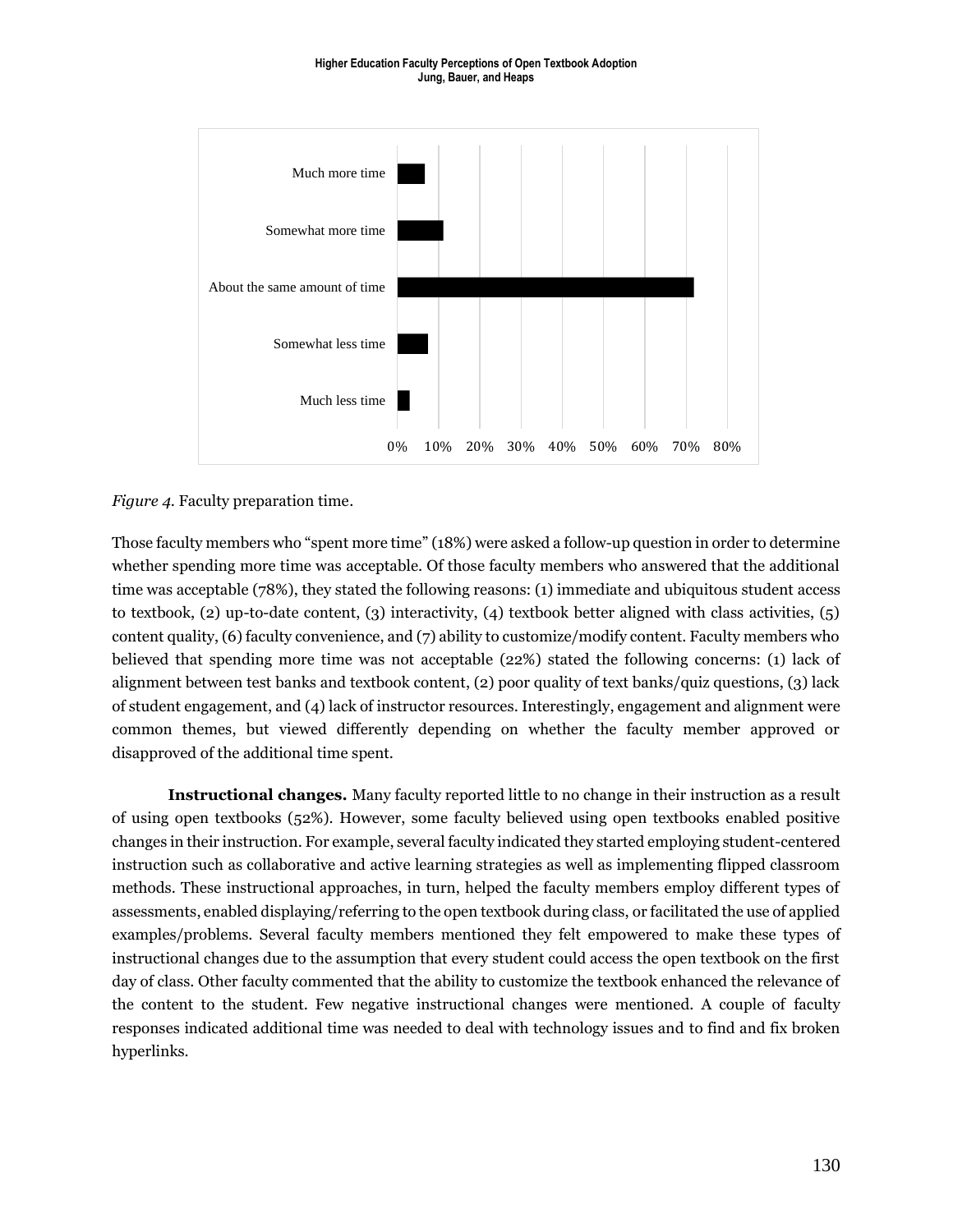**Student preparedness.** Similar to the results reported by Bliss et al. (2013), 68% of the faculty members perceived their students as equally prepared for their course using open textbooks compared to using traditional textbooks. Another 20% of the faculty members reported their students were more prepared when using open textbooks than when using traditional textbooks. Only 5% believed that their students were less prepared using open textbooks than when using traditional textbooks.

**Perceived performance.** Similar to the results on student preparedness, a significant portion of faculty members (23%) believed their students performed better when using open textbooks, while a majority (64%) thought that their students showed the same level of performance. Only 4% perceived that the performance of their students was worse than when using traditional textbooks. Nine percent of the faculty members reported that they had never taught the course without the use of open textbooks. Table 1 below outlines themes that emerged from the open-ended questions related to student performance. Themes not associated with open textbooks, such as lab or teaching methods, were excluded.

#### Table 1

| Performance   | <b>Themes</b>                                                                                                                                                                                              | Illustrative data                                                                                                                                                                                                                                                                                                                                                                                                                                                                             |  |  |
|---------------|------------------------------------------------------------------------------------------------------------------------------------------------------------------------------------------------------------|-----------------------------------------------------------------------------------------------------------------------------------------------------------------------------------------------------------------------------------------------------------------------------------------------------------------------------------------------------------------------------------------------------------------------------------------------------------------------------------------------|--|--|
| <b>Better</b> | Easy access<br>Alignment<br>• Improved<br>scores/grades<br>Easy-to-use<br>$\bullet$ Change in<br>pedagogy/approach<br>• Read/used the text<br>$\bullet$ More student<br>engagement<br>• More homework time | • I noticed a fairly significant improvement in the average scores for<br>the first exam. (I have taught the class many times using a<br>traditional textbook.) I have attributed this to the fact that more<br>students are reading [the textbook] than they have in the past.<br>• They [students] are prepared for the first class and do not fall<br>behind waiting for financial aid disbursements for their books.                                                                      |  |  |
| Same          | • Similar to previous<br>text<br>• Same content<br>Show up to class<br>• Students still did not<br>read text                                                                                               | • Regardless of the style of textbook, the students will interact in the<br>same way, either they will read it or they won't. What has changed<br>is how much I can refer to the books because every student can<br>afford to purchase the book.<br>• Many students are not reading the textbooks anyway. The<br>strongest correlation with performance seems to be effort spent on<br>homework, rather than on the particular textbook.                                                      |  |  |
| Worse         | • Lower quiz scores<br>Increased student<br>cheating<br>• Poor editorial quality<br>• Poor illustration or<br>figure quality<br>• Poor alignment                                                           | • I have read three [open textbooks] in my area, and used two of<br>them. I was disappointed in the poor quality of all three of them.<br>You can tell that there is a lack of editing done by skilled,<br>knowledgeable people.<br>• There are many factual errors, misuse of terms, obvious lack of<br>understanding of basic scientific principles, and more. The artwork<br>is very poor and many of the links are broken, have been<br>withdrawn, or are so simplistic as to be useless. |  |  |

*Thematic Analysis on Student Performance Related to Using Open Textbooks*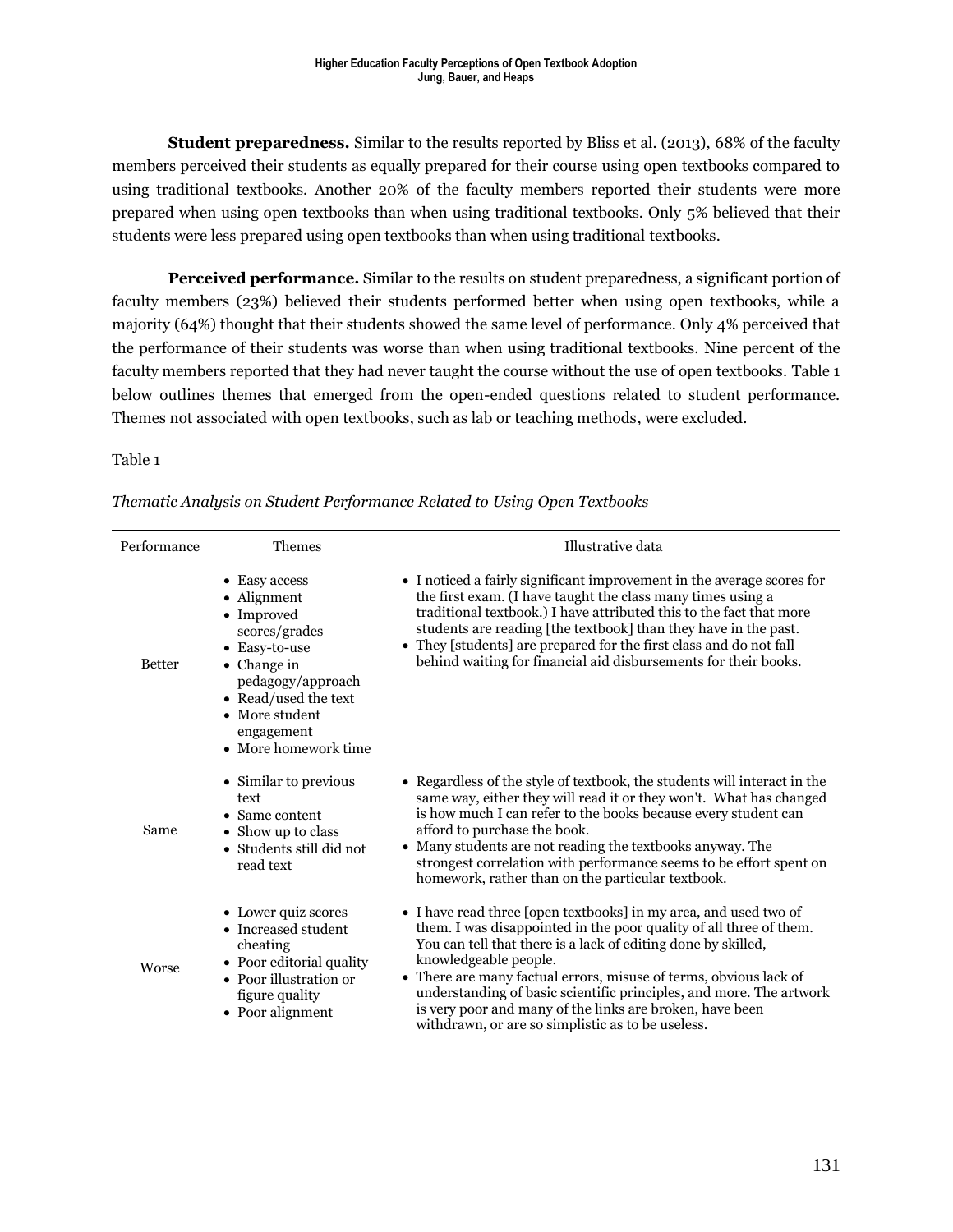Since decreasing student drop/withdrawal/incompletion rates have been a central concern to institutions, we were interested in identifying what factors might contribute to faculty members' perceptions related to student performance when using open textbooks. Faculty responses to a general question about student retention were similar to responses related to student performance. Overall, 71% of the faculty members believed that the student drop/withdrawal/incomplete rates stayed the same when utilizing open textbooks as opposed to traditional textbooks. 18% of the faculty members thought these rates had decreased.

Another finding not directly related to student performance, but repeatedly identified by respondents, was the significant affective impact on students when using open textbooks. Manu faculty reported their students highly appreciated open textbooks, which faculty perceived as a positive impact on student learning.

#### **Use**

We examined how faculty use open textbooks, how often faculty members perceive that the students use the open textbooks, and faculty members' future intentions to continue using open textbooks. Of the faculty members in the study, 57% provided their students with links to download or read the textbooks on mobile devices or in web browsers. In addition, 13% of the faculty members reported that they adapted, modified, and/or improved the open textbooks, indicating that they made the time and effort necessary to tailor the open textbook for optimal use in their particular courses (see Figure 5).



*Figure 5*. Faculty use of open textbooks.

Overall, about 80% of the faculty members believed that using open textbooks was at least as good as or better than using traditional textbooks. Half of the faculty members perceived that the students used the open textbooks as often as their traditional textbooks, while 28% of the faculty members believed that the students used them more often.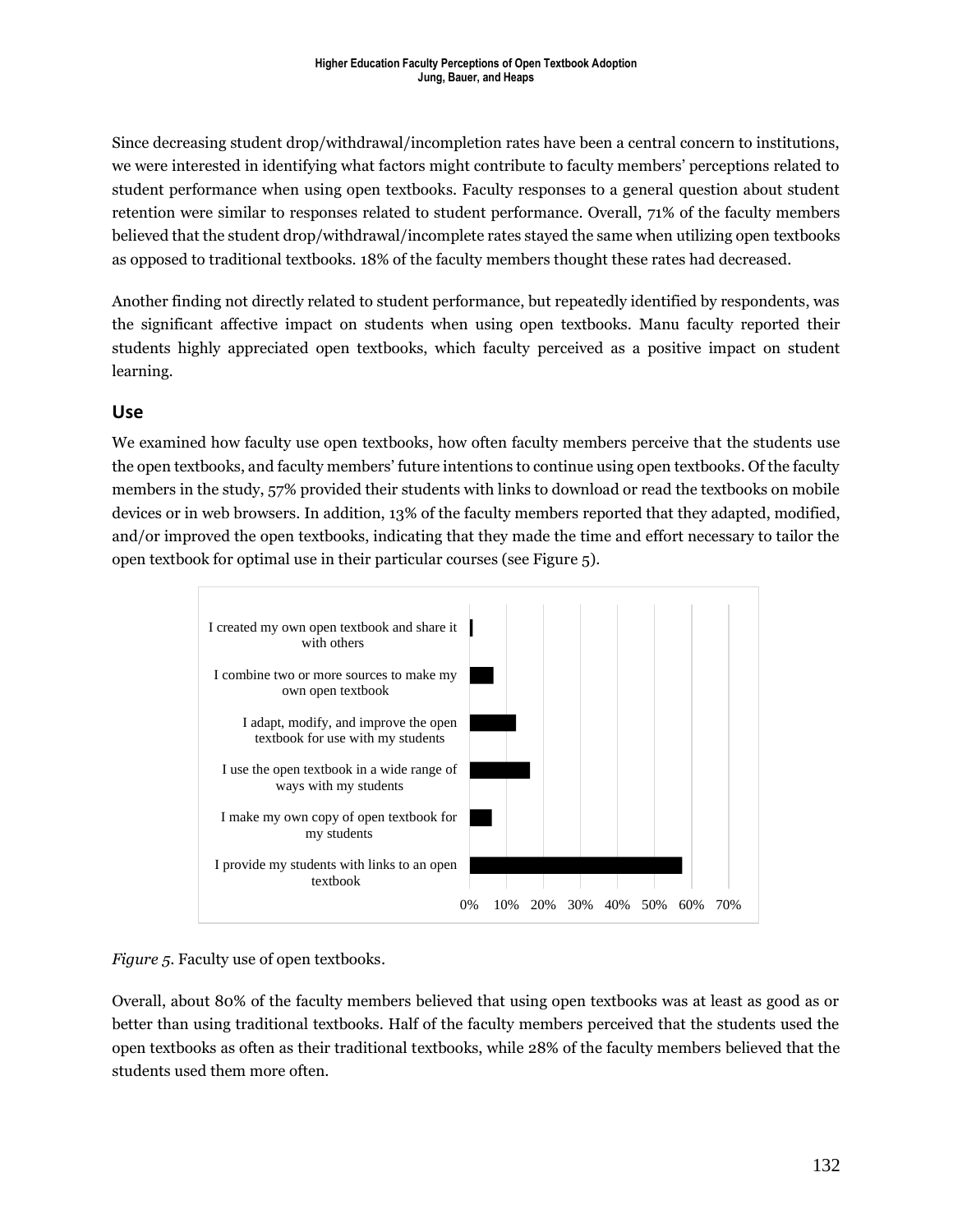In addition, a strong intention exists among the surveyed faculty members in regard to continued use of open textbooks in the future: 87% mentioned that they are extremely likely to continue using open textbooks, while 7% stated that they are somewhat likely to use them again.

#### **Perception of Quality**

Survey questions related to perception of quality were based on Bliss et al.'s (2013) work, with additional constructs added from conversations with OpenStax (OpenStax, personal communication, August 10, 2016). The relationships among perception of quality, adoptability, and student performance were newly added in this study.

**Perception of open textbook quality.** Of the surveyed faculty members, 62% thought that open textbooks have about the same quality as traditional textbooks, whereas 19% thought they have better quality. Figure 6 illustrates the faculty members' perception of the quality of the open textbooks.



*Figure 6*. Faculty members' perceptions of the quality of open textbooks.

A deeper analysis was conducted in order to identify the respondents' general perceptions of the quality of open textbooks as well as the rationale for these perceptions (See Table 2).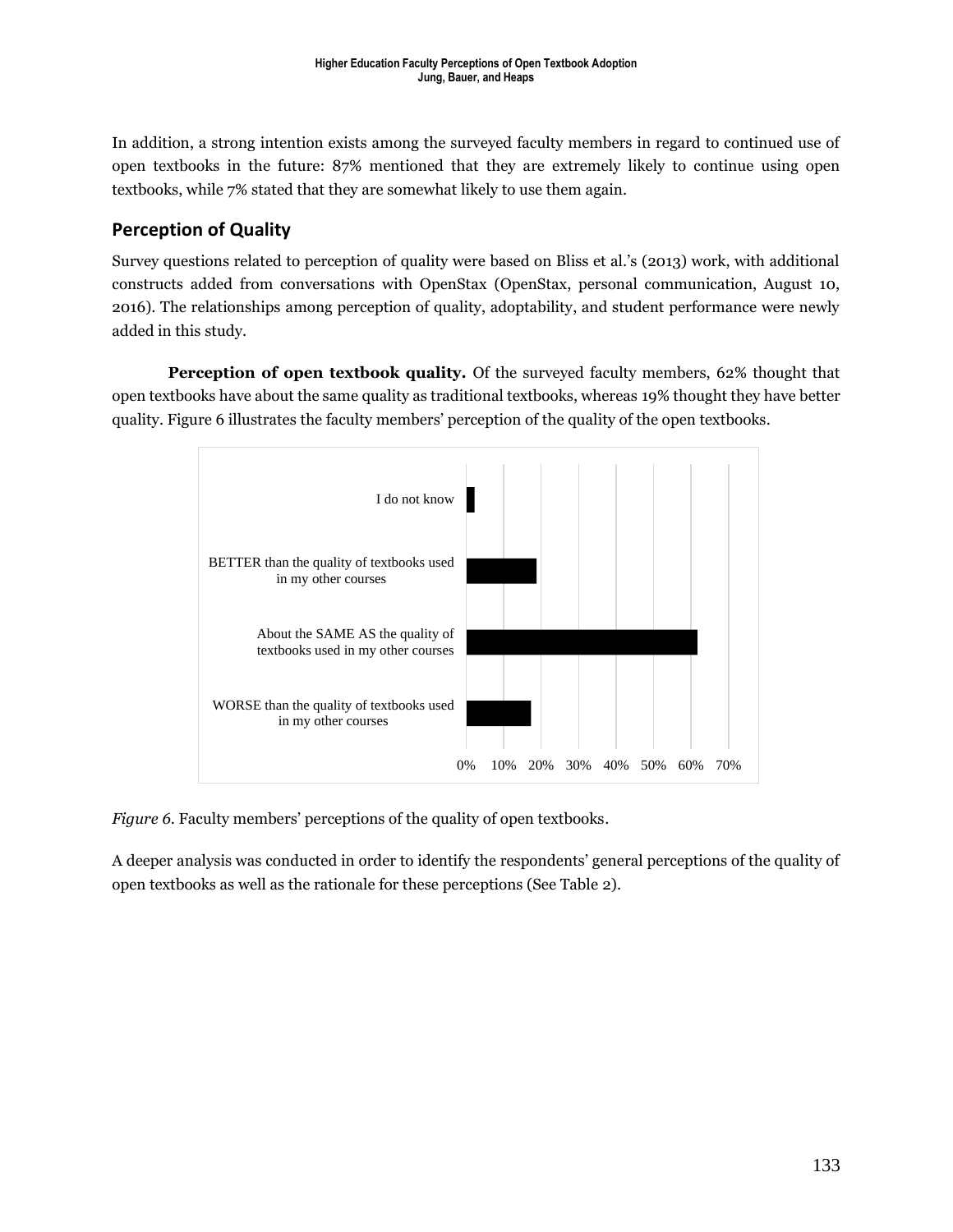#### Table 2

#### *Faculty Members' Perceptions of the Quality of Open Textbooks*

| Quality       | Themes                                                                                                                                                                                                                                                                                                               | Illustrative data                                                                                                                                                                                                                                                                                                                                                                                                                                                                                                                                                                                                                                                                                                                                                                                                                                                                                                                                                                                                     |  |  |
|---------------|----------------------------------------------------------------------------------------------------------------------------------------------------------------------------------------------------------------------------------------------------------------------------------------------------------------------|-----------------------------------------------------------------------------------------------------------------------------------------------------------------------------------------------------------------------------------------------------------------------------------------------------------------------------------------------------------------------------------------------------------------------------------------------------------------------------------------------------------------------------------------------------------------------------------------------------------------------------------------------------------------------------------------------------------------------------------------------------------------------------------------------------------------------------------------------------------------------------------------------------------------------------------------------------------------------------------------------------------------------|--|--|
| <b>Better</b> | $\bullet$ Design<br>• Interactivity<br>• Readability<br>• Navigation<br>• Supplementary materials<br>• Quality of content<br>• The ability to customize<br>• Modernity<br>• User-friendliness<br>• Clear explanations<br>• Updated content<br>• Portable/accessible/responsive<br>design<br>• Examples and exercises | • I believe that there is probably little difference in the content<br>that is presented; however, open texts have the very real<br>advantage of being improved/updated continuously. The<br>content can be tailored to better suit the student/instructor<br>needs. Finally, open texts seem to be a bit more user-friendly<br>to students to find and when using the ancillary features (e.g.,<br>study guides, practice questions, slide presentations).<br>• The anatomy and physiology [open] textbook comes close<br>to the quality of my favorite (Pearson's Marieb). It does not<br>have the graphic quality, but I can get these [graphics] in<br>other ways, including using the Visible body app, which is<br>cheaper than a textbook. Since my students do not have to<br>purchase the text, they can afford this app, which comes out<br>to be \$35 over a two semester class or \$17 a semester. BUT<br>the app is theirs forever. They can use it to continue to review<br>and study outside of class. |  |  |
| Same          | • Same level of quality<br>• Same content<br>• Objectives<br>• Similar organization<br>· Similar visuals/media<br>• Reputable authors<br>• Peer reviewed<br>• Readability<br>• Similar mistakes between<br>published and open textbooks<br>• Same learning objectives<br>• Same publishing process                   | • The writing is more concise and better organized in the [open<br>textbook], but the graphics are not as polished. I really like<br>the embedded links to the multimedia content in the online<br>version of [the open textbook]. [Publisher's] online quizzing<br>through [publisher's LMS] is more advanced/refined, but a<br>pain to set up. [OER provider tools are] much easier to use<br>and [sufficient] for my needs.<br>The content is fairly similar among all of the textbooks for the<br>subject matter. There is very little variation among the<br>textbooks I have reviewed.                                                                                                                                                                                                                                                                                                                                                                                                                          |  |  |
| Worse         | $\bullet~$ Lack essential materials<br>• Outdated research/teaching<br>methods<br>• Poor editorial quality<br>• Poor figures/illustrations<br>• Lack of supplemental materials<br>• Lack of multimedia materials<br>• Alignment between the content<br>and user's need                                               | • I teach Anatomy and Physiology and the textbooks are very<br>visually oriented. Artwork for scientific texts can be very<br>expensive to produce, so this [the graphics] is a primary area<br>where the book we use is lacking compared to the<br>mainstream publishers' texts.<br>• Primarily the figures. Relying on free diagrams is very<br>difficult. For science you absolutely need excellent diagrams<br>and tables to understand the material. There is also not<br>enough thought put into how things are taken by people of<br>different racial, ethnic backgrounds or gender. The book that<br>I used previously had many editions and had thought about it<br>more consistently. We cannot use it in the next general<br>biology course because the figures for the phylogenies are not<br>up to date and accurate enough for our course.                                                                                                                                                              |  |  |

In response to the question "How would you rate the quality of the open textbook used in your course," 62% indicated the open textbook was about the same quality as the textbooks they used in their other courses, while 19% indicated the open textbook was better in quality. Among those who indicated the same quality, 62% believed open textbooks are generally the same quality as textbooks they use in other courses. Among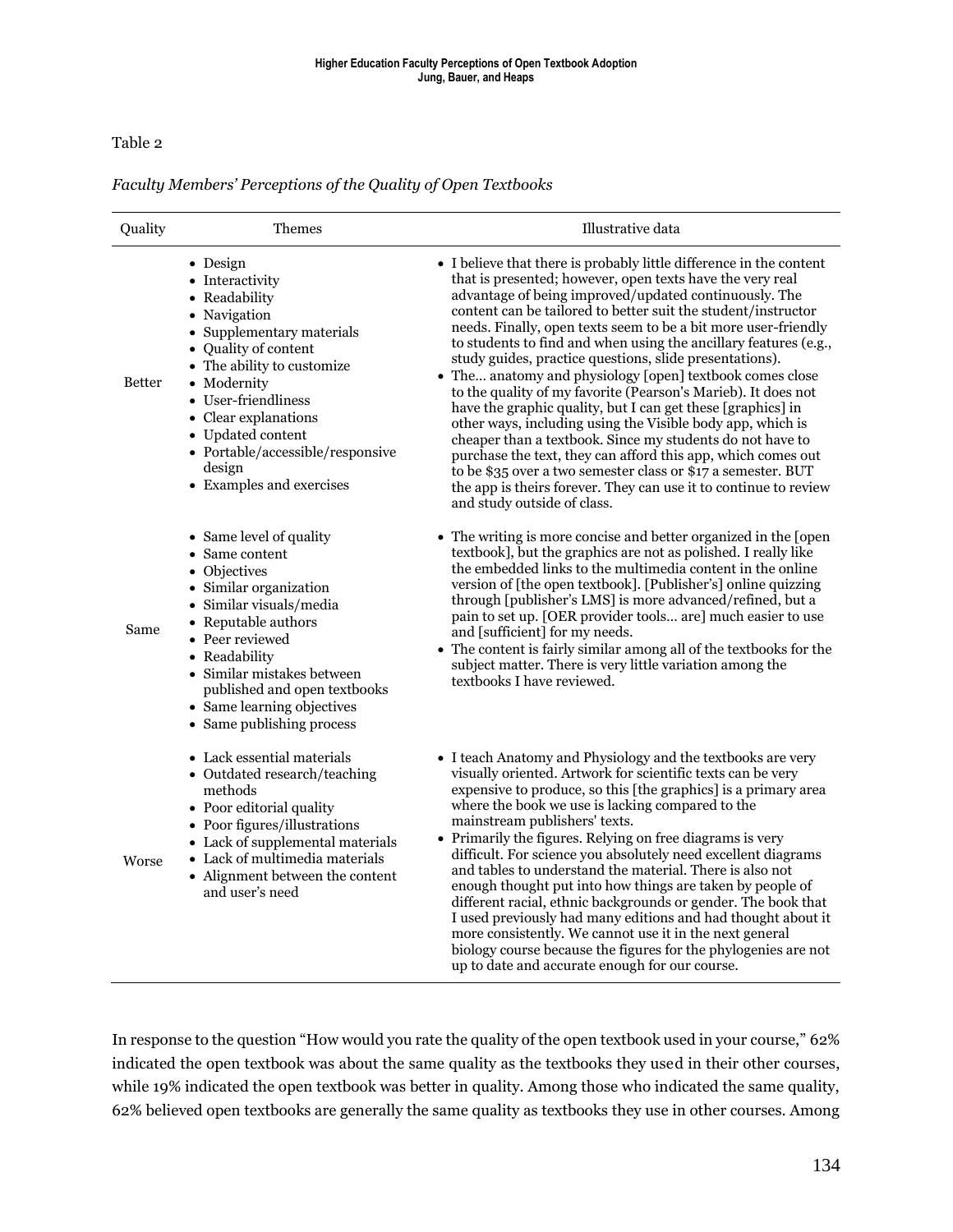those who indicated the better quality, 48% stated open textbooks are generally better in quality than textbooks they use in other courses. Of the 17% who believed their open textbook was worse in quality than texts used in their other courses, 32% said open textbooks are worse in quality. However, a large percent of respondents across the follow-up questions indicated they do not know if open textbooks are worse (40%), the same (22.99%), or better (41.94%) than traditional textbooks.

**Perception of quality and adoption intentions.** We also examined whether the quality of open textbooks would potentially cause faculty members to adopt them. Ninety one percent of faculty respondents would adopt open textbooks when quality was at least equal to traditional textbooks, which is well aligned with the previous finding on faculty intention to continue using open textbooks (See Figure 7).



*Figure 7*. Perception of quality and adoption intentions.

**Perception of quality and student performance.** In regard to whether open textbooks impact student performance, 49% of the faculty respondents believed that the quality of open textbooks positively impacted student performance, while 30% believed quality did not impact student performance. Only 3% of the faculty members said that the quality of the open textbooks negatively impacted student performance. Eighteen percent of the faculty members reported that they did not know whether the quality of the open textbooks impacted student performance.

**Characteristics of open textbook quality.** We also explored what factors contribute to the perception of the quality of open textbooks. Table 3 summarizes the faculty members' responses. Cost and affordability (75%) were ranked highest in importance, followed by content quality (66%), content difficulty (55%), readability (53%), and scope/sequence (49%).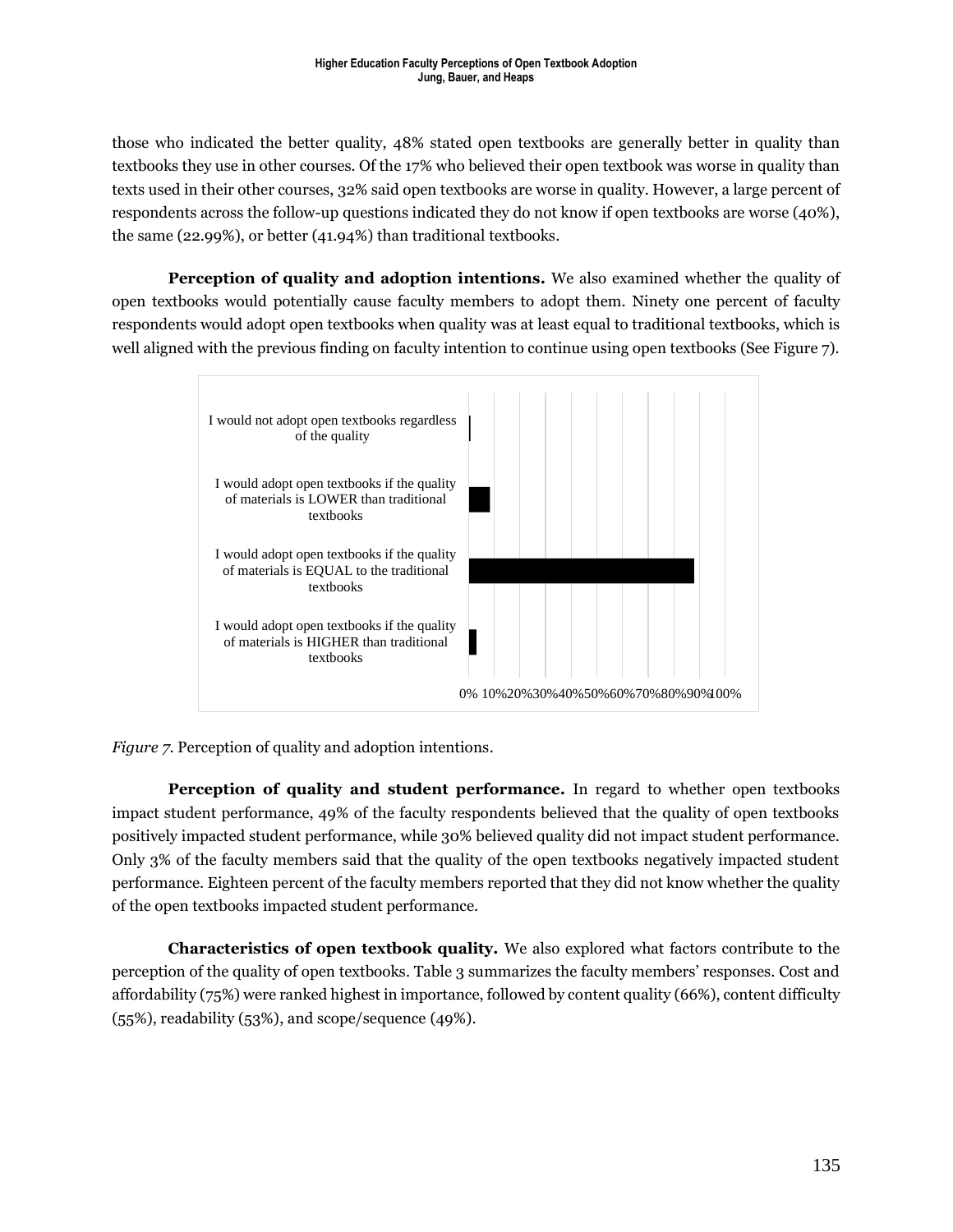#### Table 3

#### *Characteristics of Open Textbook Quality*

| Question               | Extremely<br>important | <b>Very</b><br>important | Moderately<br>important | Slightly<br>important | Not at all<br>important |
|------------------------|------------------------|--------------------------|-------------------------|-----------------------|-------------------------|
| Content quality        | 66%                    | 31%                      | 3%                      | 0%                    | 0%                      |
| Scope/sequence         | 49%                    | 40%                      | 10%                     | 1%                    | 0%                      |
| Content difficulty     | 55%                    | 40%                      | 5%                      | $1\%$                 | 0%                      |
| Readability            | 53%                    | 37%                      | 8%                      | $1\%$                 | 0%                      |
| Cost/affordability     | 75%                    | 17%                      | 6%                      | $2\%$                 | $1\%$                   |
| Accessibility features | 36%                    | 22%                      | 32%                     | 8%                    | 3%                      |
| Appealing visuals      | 22%                    | 30%                      | 35%                     | 11%                   | 2%                      |
| Illustration/media     | 30%                    | 35%                      | 22%                     | 10%                   | 2%                      |
| Interactive elements   | 24%                    | 32%                      | 26%                     | 12%                   | 6%                      |
| Author reputation      | 5%                     | 15%                      | 29%                     | 34%                   | 18%                     |
| Peer-reviewed content  | 25%                    | 36%                      | 25%                     | 10%                   | 3%                      |
| Example problems       | 39%                    | 37%                      | 10%                     | 6%                    | 8%                      |
| Review questions       | 35%                    | 39%                      | 12%                     | 8%                    | 5%                      |
| Available ancillaries  | 17%                    | 38%                      | 24%                     | 14%                   | 7%                      |
| Online homework        | 16%                    | 23%                      | 29%                     | 13%                   | 19%                     |
| Available in print     | 22%                    | 23%                      | 32%                     | 12%                   | 11%                     |

#### **Accessibility of Open Textbooks**

Higher education institutions have become increasingly aware of the importance of accessibility. With the increase in open textbooks users, we believe that faculty perception of accessibility is critical. Questions associated with accessibility in our study focused on: (1) awareness of the accessibility features of open textbooks, (2) the types of student disabilities, (3) the number of students with disabilities, (4) confidence in regard to the accessibility features of open textbooks, and (5) the relationship between accessibility and intention of open textbook adoption.

**Awareness of the accessibility features of open textbooks.** More than half of the faculty members perceived open textbooks as either fully or mostly accessible, while the remaining faculty members (53%) were unsure as to their level of accessibility to students with disabilities. However, cautious interpretation of the results is advisable since the term "accessibility" can be interpreted differently depending on individual understanding.

**Types of student disabilities.** For the question "When teaching courses using open textbooks, for what types of disabilities have your students needed accommodations? Check all that apply," the most commonly reported disabilities were cognitive (24%), followed by visual (18%), auditory (17%), and physical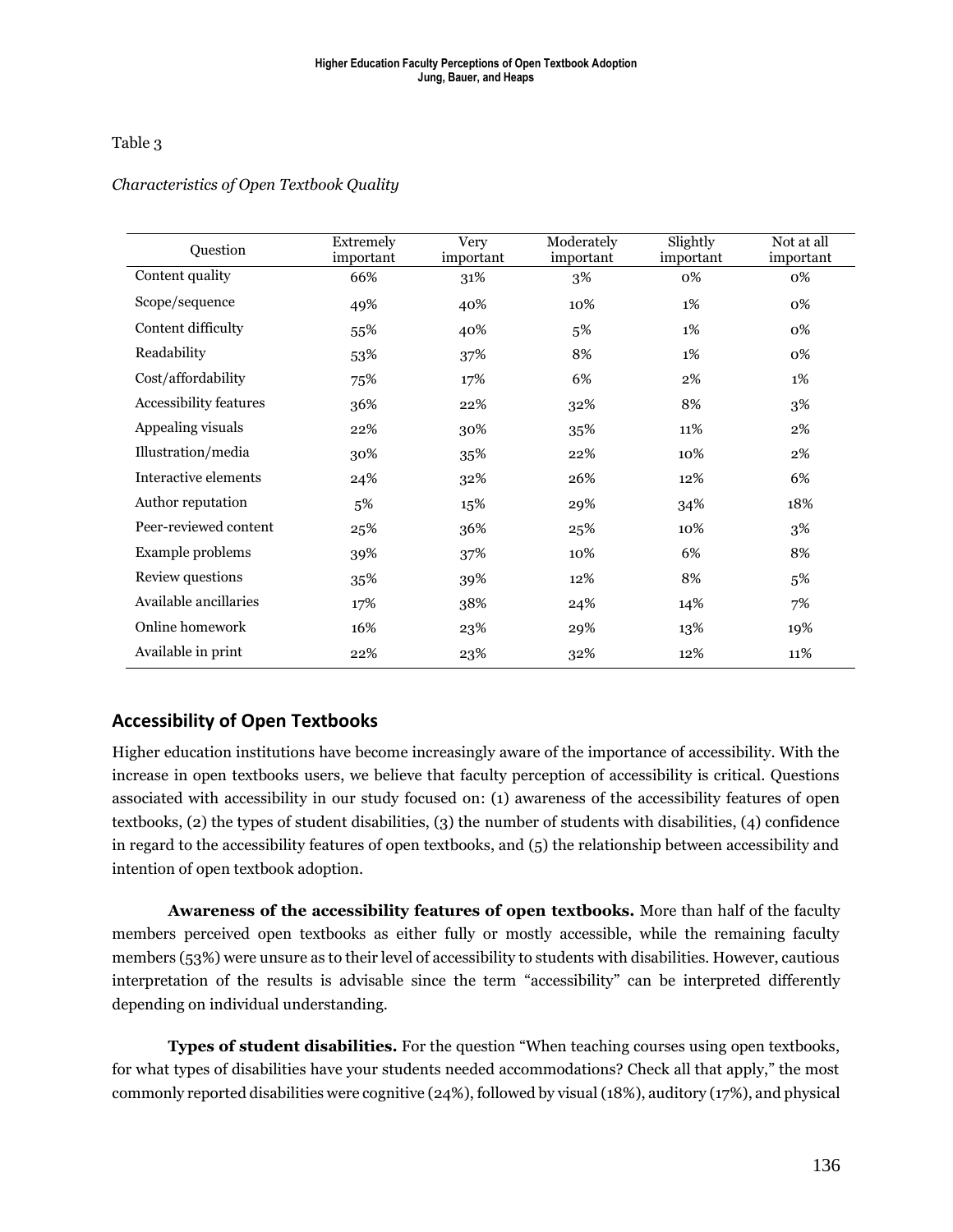(12%). Responses that were not applicable (e.g., "more time on exams" or "none this semester") were excluded from the results.

**Number of students with disabilities.** All of the faculty members were asked how many students they had in their courses using open textbooks. Answers that did not indicate a specific number were excluded from the results. We calculated the median for the range response, such as "2-3." On average, the faculty members were likely to have 1.52 students with some sort of disability  $(M = 1.52, SD = 2)$ .

In regards to types of accommodations made for students with disabilities when using open textbooks, many faculty reported no textbook accommodations were necessary, while some reported providing cognitive accommodations like extended time on tests/assignments. Other faculty indicated open textbook accommodations were needed for students with auditory or physical disabilities such as using screen readers/enlarging text, displaying captions, utilizing keyboard navigation. A couple of faculty cited advantages for students with disabilities when using open textbooks over traditional textbooks including the ability to search faster and to interact more with the textbook using highlighting and other features.

**Confidence regarding the accessibility features of open textbooks.** Another related question asked how confident faculty members were regarding assessing the accessibility features of open textbooks. Half of the faculty members (50%) stated that they knew what features to look for when determining whether or not an open textbook is accessible to students with disabilities. However, 27% of the faculty members did not know what accessibility features to look for, but knew where to go to ask for help, while 22% of the faculty members stated that they did not know what to look for or where to find help.

**Accessibility and intention of open textbook adoption.** The final accessibility question focused on whether faculty members' intention to adopt open textbooks was influenced by accessibility features. About a quarter of the faculty member stated that accessibility features were an important consideration when adopting an open textbook. About a half (49%) of the faculty members said that accessibility features would likely impact their adoption decisions, while 21% of the faculty members said that accessibility features would not impact their decisions.

### **Discussion**

Access to higher education is still a privilege for some students. Noting that a high portion of faculty participants in this study work at community colleges and public institutions, affordability is an important aspect when it comes to adopting open textbooks. Since open textbooks are primarily distributed in an electronic format, students do not have to wait to receive financial aid funding prior to purchasing such textbooks and can access open textbooks before the course officially begins. Faculty members in this study reported students often read open textbooks on their mobile devices and in web browsers. Providing immediate and ubiquitous access to open textbooks may play a role in the improvement of student performance as well as impact faculty expectations of student learning.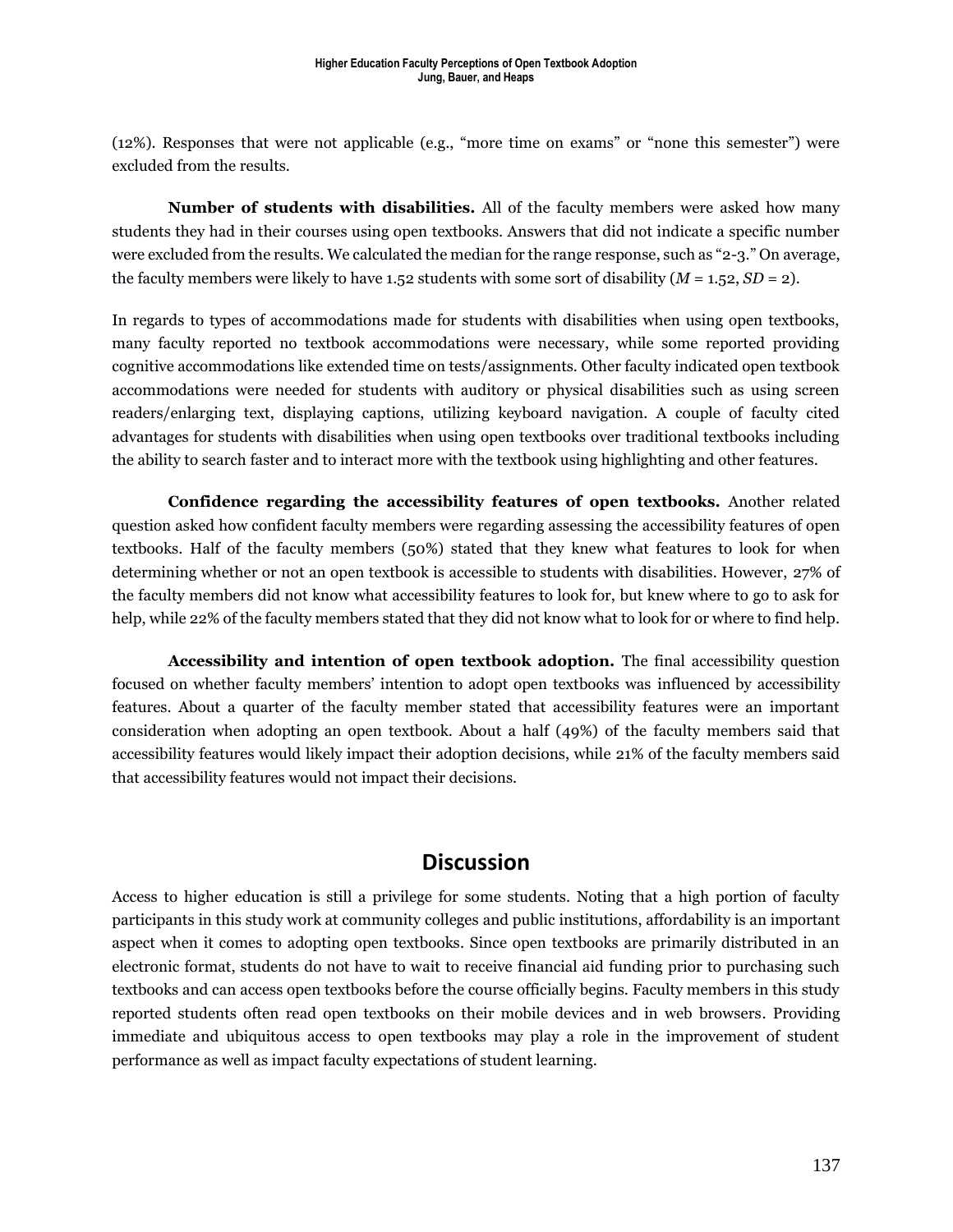Faculty members also benefit from using open textbooks. Several faculty members stated that open textbooks provided easy navigation and keyword searches, and helped them better present lectures or complete in-class exercises together with students. In addition, faculty members reported that using open textbooks improved their pedagogies through the use of more hands-on and authentic learning experiences, or through flipped classroom or active learning approaches. Changing in-class activities indicates a significant implication when using open textbooks in addition to cost reduction. Further investigation is highly recommended with regard to pedagogy and open textbooks.

However, the lack of supplementary materials has been raised by faculty respondents as an important issue. Recent conversations with OpenStax revealed the development of a dedicated community of open textbook adopters whereby share their supplementary materials with others. Over time, this may make a significant contribution to the emergence of a sustainable OER community.

Mixed results were reported in regards to alignment and assessment. That is, some faculty members mentioned the open textbooks they used were better aligned with their teaching, whereas others stated the opposite. Regardless, results from our study suggest faculty members carefully review open textbooks before adoption, as customizations may be needed. In fact, we believe that customizations may be essential for open textbooks to flourish for at least two reasons— (1) learning is contextual, and (2) reluctance from faculty who need supplemental materials.

Finally, many faculty reported affective responses from students. Several faculty members stated students appreciated their efforts to help make textbooks affordable. Without measurement, the direct effects of student appreciation remain undiscovered, but may positively contribute to student motivation and attitude toward completing their education. Further study is needed to investigate and directly measure how student preparation and performance may be impacted by the use of quality open textbooks.

### **Implications**

Research on open textbooks has focused on outcome-oriented studies, and findings from this study suggest a new direction. Beyond the inherent cost saving, we have found that utilizing open textbooks can enable innovative instructional approaches, such as flipped classroom or collaborative learning using hands-on activities. Potentially based on the assumption that everyone has a textbook, faculty may hold students more accountable and encourage students to take a strong sense of ownership for their learning. Given the nature of our survey method, we were unable to determine why many faculty members perceived an enhancement in student performance.

Therefore, future research should focus on identifying the relationships between increased student performance and the use of open textbooks. With the findings revealed, scholars could enrich the OER knowledge base and begin contemplating pedagogical suggestions, while reducing the cost of education. Awareness of OER is more widespread than previously thought, which indicates a need for an elaboration on the instructional approaches related to its use. As researchers in the field of OER, we hope that this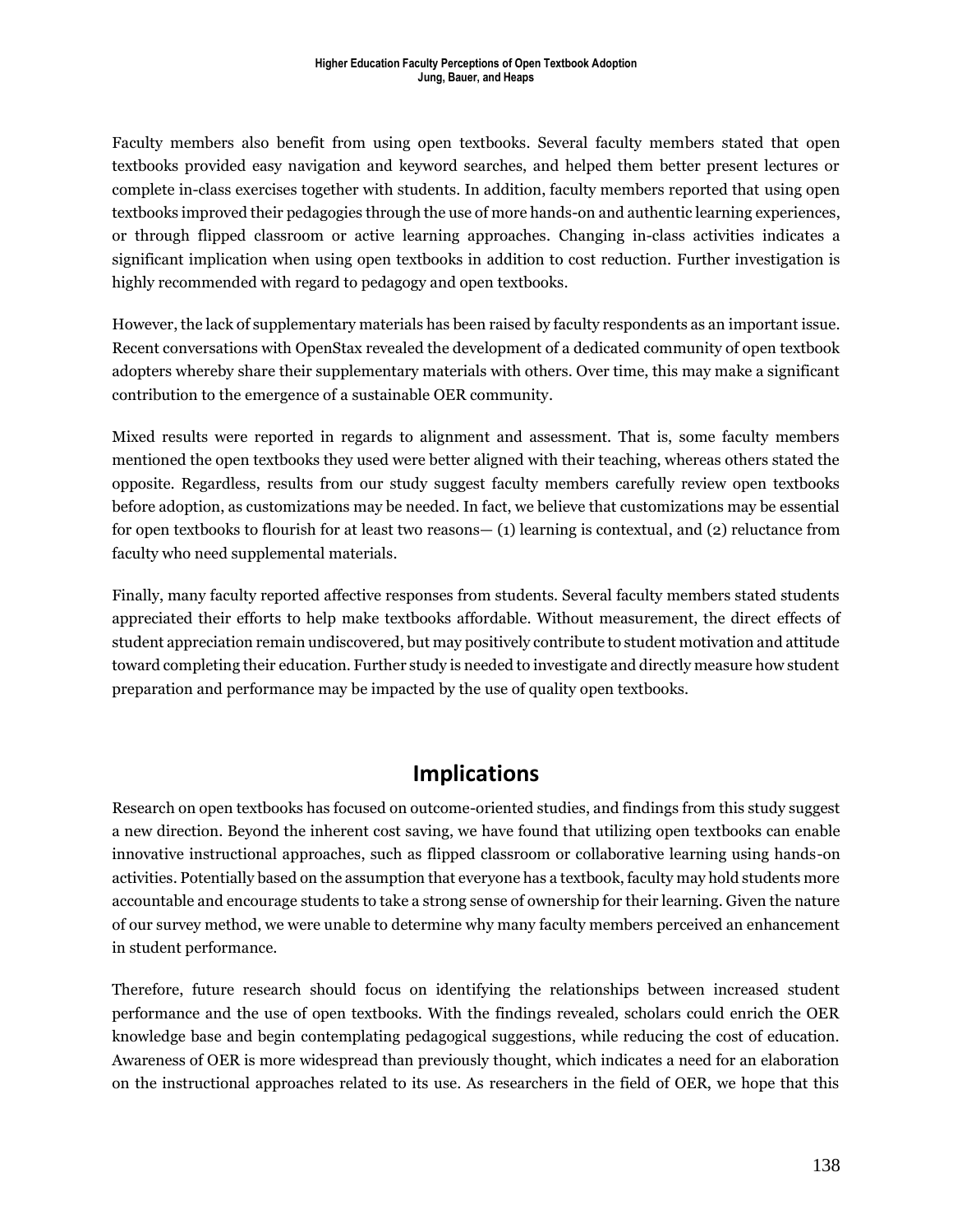article encourages more educators and scholars to collectively advance the data on the optimal use of open textbooks.

### **Limitations**

This study has some limitations. First, we utilized convenient sampling—the survey respondents were specifically targeted as users of certain OER providers, such as OpenStax. Thus, all of the adopters already had some experience with open textbooks, which may have caused a biased sample as adopters likely have a positive attitude toward open textbooks. Second, this study investigated faculty perceptions. Although perceptions can reveal meaningful data, a few areas exist in which perceptions cannot articulate real phenomena. For example, faculty confidence related to the accessibility features of open textbooks is entirely subjective without the use of direct measurements. Third, limitations exist in self-reported data. One such limitation includes the introspective ability of the participants (i.e., they may lack the ability to accurately reflect on the past) (Merriam, 1998). However, while we admittedly report limitations, it is equally important to note that we strove to secure instrument validity through expert reviews as well as data validation using the member-checking method (Bliss, Robinson, Hilton, & Wiley, 2013) in order to lessen the bias of the self-reported data and subjectiveness of the qualitative data analysis (Creswell, 2003; Merriam, 1998).

### **Conclusion**

This study contributes to the OER literature by examining how faculty members perceive the use of open textbooks from a particular leading OER provider—OpenStax. Overall, the findings suggest that a significant amount of financial saving and pedagogical shifts exist with the use of open textbooks. In addition, the results show that some students are perceived to spend more time reading the book, which the faculty members believe is of equal or greater quality than traditional textbooks. Some faculty members also perceived that students were better prepared for class and performed at least as well as, if not better, when using traditional textbooks.

One of the primary benefits of OER is to reduce the educational cost for students. Compared to cost reduction, percentages of perceived student performance improvement, preparedness, and textbook quality are not significantly high. However, it is evident that adopting an open textbook is no harm, and thus worth implementing. However, additional research is needed to empirically determine whether open textbooks help student performance, not merely faculty perception of student performance. As the knowledge base of OER adoption continues to be enriched, the need exists for deeper, more specific, and diversified empirical studies in multiple contexts.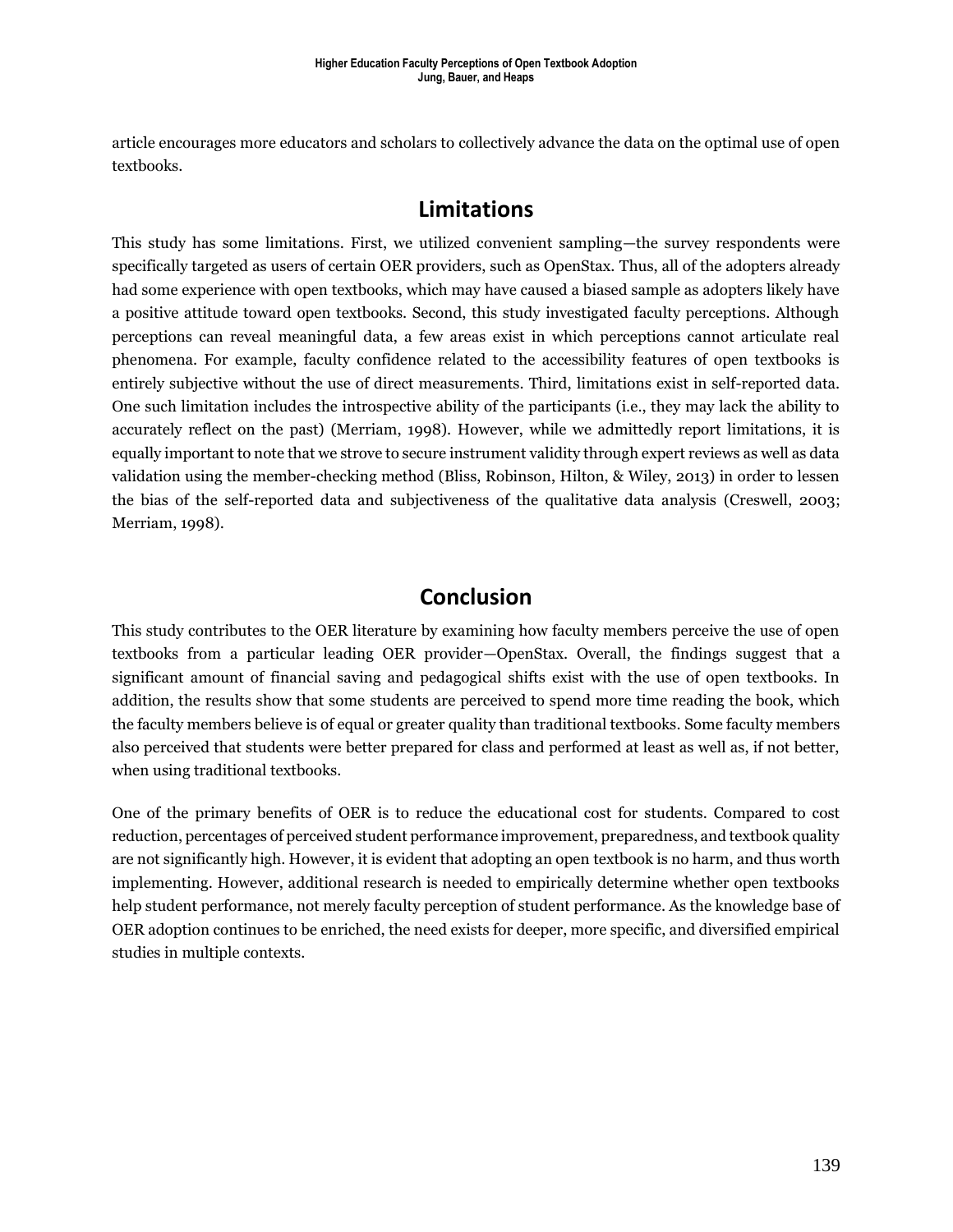### References

- Allen, I. E., & Seaman, J. (2016). *Opening the textbook: Educational resources in U.S. higher education, 2015-16.* Retrieved from http://www.onlinelearningsurvey.com/reports/openingthetextbook2016.pdf
- Allen, I. E., Seaman, J., Poulin, R., & Straut, T. T. (2016). *Online report card: Tracking online education in the United States*. Babson Survey Research Group and Quahog Research Group, LLC. Retrieved from http://onlinelearningsurvey.com/reports/onlinereportcard.pdf.
- Coolidge, A., Doner, S., & Robertson, T. (2015). *B.C. open textbook accessibility toolkit*. British Columbia: BCcampus. Retrieved from http://opentextbc.ca/accessibilitytoolkit/
- Bliss, T., Robinson, T., Hilton, J., & Wiley, D. (2013). An OER COUP: College teacher and student perceptions of open educational resources. *Journal of Interactive Media in Education, 2013*(1).
- Bok, D. (2009). *Universities in the marketplace: The commercialization of higher education*. Princeton, NJ: Princeton University Press.
- Buczynski, J. A. (2007). Faculty begin to replace textbooks with "freely" accessible online resources. *Internet Reference Services Quarterly*, *11*(4), 169-179.
- Caswell, T. (2012). The open course library of the Washington State Colleges. In D. G. Oblinger (Ed.), *Game changers: Education and information technologies* (pp. 259-262). Retrieved from http://www.educause.edu/Resources/GameChangersEducationandInform/CaseStudy2TheOpen CourseLibrary.
- Creswell, J. W. (2003). *Research design: Qualitative, quantitative, and mixed method approaches*. Thousand Oaks, California: Sage Publications.
- D'Antoni, S. (2009). Open educational resources: Reviewing initiatives and issues. *The Journal of Open and Distance Learning, 24*, 3-10.
- de los Arcos, B., Farrow, R., Pitt, R., Weller, M., & McAndrew, P. (2016). Personalising learning through adaptation: Evidence from a global survey of K-12 teachers' perceptions of their use of open educational resources. *Journal of Online Learning Research, 2*(1), 23-40.
- Hilton III, J., & Wiley, D. (2011). Open access textbooks and financial sustainability: A case study on Flat World Knowledge. *The International Review of Research in Open and Distributed Learning*, *12*(5), 18-26.
- Hilton III, J., Robinson, T. J., Wiley, D., & Ackerman, J. D. (2014). Cost-savings achieved in two semesters through the adoption of open educational resources. *The International Review of Research in Open and Distributed Learning*, *15*(2). 1-18.